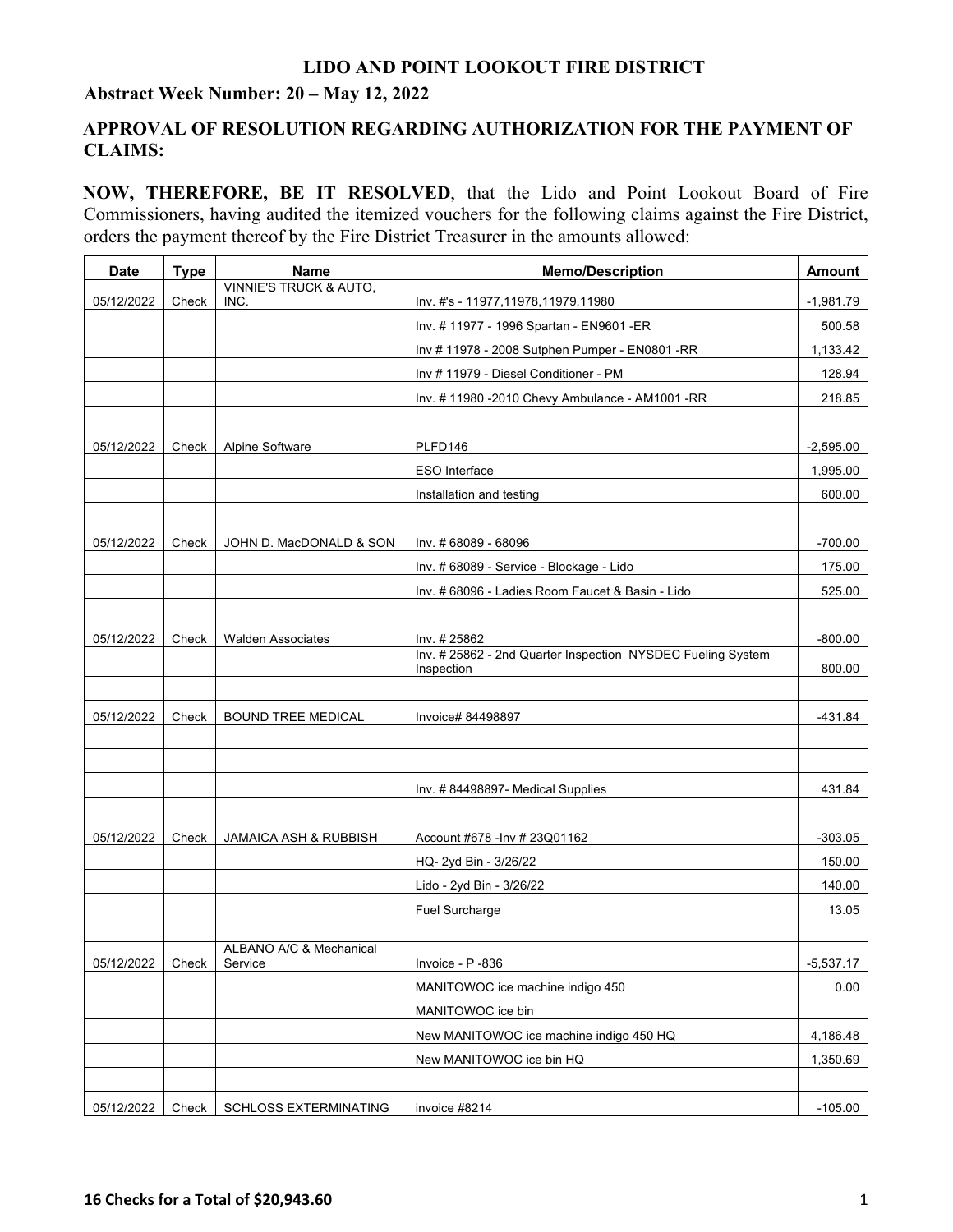## **LIDO AND POINT LOOKOUT FIRE DISTRICT**

# **Abstract Week Number: 20 – May 12, 2022**

|            |       |                                            | Inv. # 8214 - April '22                                       | 105.00      |
|------------|-------|--------------------------------------------|---------------------------------------------------------------|-------------|
|            |       |                                            |                                                               |             |
| 05/12/2022 | Check | Cassone Trailer & Container                | Invoice #992774                                               | $-75.00$    |
|            |       |                                            | Inv. # 992774 - Trailer Rental - April '22                    | 75.00       |
|            |       |                                            |                                                               |             |
| 05/12/2022 | Check | Tierney & Courtney overhead<br>doors       | Inv. #46342,46343,46371,46381                                 | $-4,075.00$ |
|            |       |                                            | Inv. #46342,46343,46371,46381 - Overhead Door Maintenance (3) |             |
|            |       |                                            | HQ                                                            | 4,075.00    |
| 05/12/2022 | Check | <b>VERIZON</b>                             | Acct. #751-870-165-0001-49                                    | $-425.64$   |
|            |       |                                            | Acct. #751-870-165-0001-49                                    | 425.64      |
|            |       |                                            |                                                               |             |
| 05/12/2022 | Check | <b>VERIZON WIRELESS</b>                    | Acct# 682237326-00001                                         | $-989.55$   |
|            |       |                                            | Acct. # 682237326-00001                                       | 989.55      |
|            |       |                                            |                                                               |             |
| 05/12/2022 | Check | <b>VERIZON</b>                             | Acct. # 650-087-363-0001-83                                   | $-18.00$    |
|            |       |                                            | Acct. # 650-087-363-0001-83 - Long Distance                   | 18.00       |
|            |       |                                            |                                                               |             |
| 05/12/2022 | Check | <b>ISLAND TECH SERVICES,</b><br><b>LLC</b> | Invoice# 49644-49748                                          | $-2,575.25$ |
|            |       |                                            | Inv. #49748 - Network monthly maintenance contract            | 2,505.25    |
|            |       |                                            | Inv. #49644 - Troubleshoot HQ TV                              | 70.00       |
|            |       |                                            |                                                               |             |
| 05/12/2022 | Check | <b>Costellos Ace Hardware</b>              | Inv. #82468 - 82733                                           | $-43.04$    |
|            |       |                                            | Inv. #82468 - 82733 - Supplies                                | 43.04       |
|            |       |                                            |                                                               |             |
| 05/12/2022 | Check | <b>Philip Steiner</b>                      | Reimbursement                                                 | $-288.27$   |
|            |       |                                            | <b>Reimbursement EMT Books</b>                                | 288.27      |
|            |       |                                            |                                                               |             |

### **16 Checks to be Printed for A Total of \$20,943.60 NO ENTRIES APPEAR BELOW THIS SECTION**